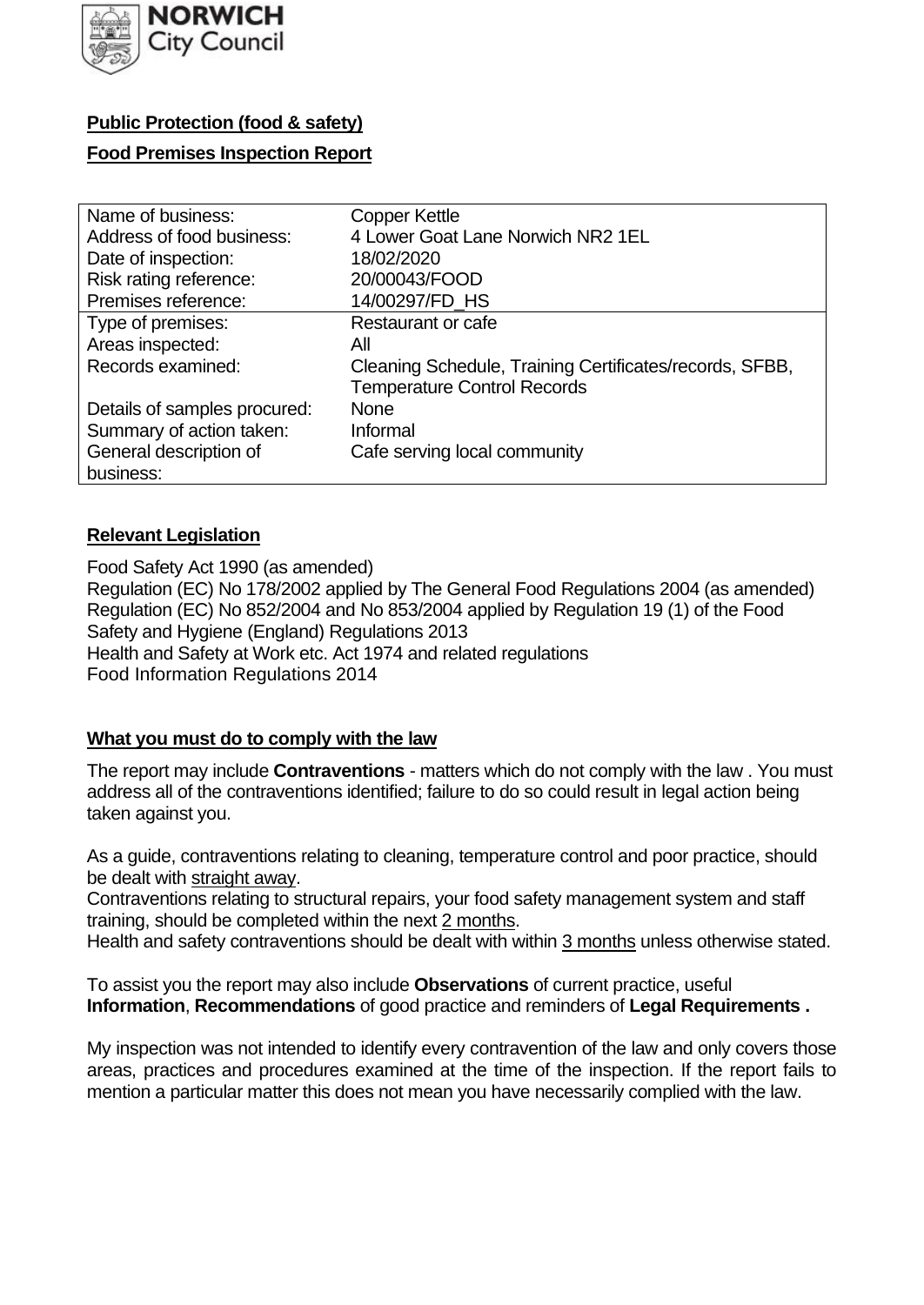# **FOOD SAFETY**

#### **How we calculate your Food Hygiene Rating:**

 The food safety section has been divided into the three areas which you are scored against for the hygiene rating: 1. food hygiene and safety procedures, 2. structural requirements and 3. confidence in management/control procedures. Each section begins with a summary of what was observed and the score you have been given. Details of how these scores combine to produce your overall food hygiene rating are shown in the table.

| <b>Compliance Area</b>                     |          |    |           | <b>You Score</b> |                |    |           |    |                |  |  |
|--------------------------------------------|----------|----|-----------|------------------|----------------|----|-----------|----|----------------|--|--|
| <b>Food Hygiene and Safety</b>             |          |    |           | $\overline{0}$   | 5              | 10 | 15        | 20 | 25             |  |  |
| <b>Structure and Cleaning</b>              |          |    | $\Omega$  | 5                | 10             | 15 | 20        | 25 |                |  |  |
| Confidence in management & control systems |          |    | $\Omega$  | 5                | 10             | 15 | 20        | 30 |                |  |  |
|                                            |          |    |           |                  |                |    |           |    |                |  |  |
| <b>Your Total score</b>                    | $0 - 15$ | 20 | $25 - 30$ |                  | $35 - 40$      |    | $45 - 50$ |    | > 50           |  |  |
| <b>Your Worst score</b>                    | 5        | 10 | 10        |                  | 15             |    | 20        |    |                |  |  |
|                                            |          |    |           |                  |                |    |           |    |                |  |  |
| <b>Your Rating is</b>                      | 5        | 4. | 3         |                  | $\overline{2}$ |    |           |    | $\overline{0}$ |  |  |

Your Food Hygiene Rating is 5 - a very good standard



## **1. Food Hygiene and Safety**

 with legal requirements. You have safe food handling practices and procedures and all the Food hygiene standards are high. You demonstrated a very good standard of compliance necessary control measures to prevent cross-contamination are in place. Some minor contraventions require your attention. **(Score 5)** 

### Contamination risks

**Contravention** The following exposed ready-to-eat food and or its packaging to the risk of cross-contamination with food borne bacteria from raw meat or unwashed fruits and vegetables:

• uncovered foods in freezer

**Observation** I was pleased to see you were able to demonstrate effective controls to prevent cross-contamination.

## **2. Structure and Cleaning**

 The structure facilities and standard of cleaning and maintenance are all of a good standard and only minor repairs and/or improvements are required. Pest control and waste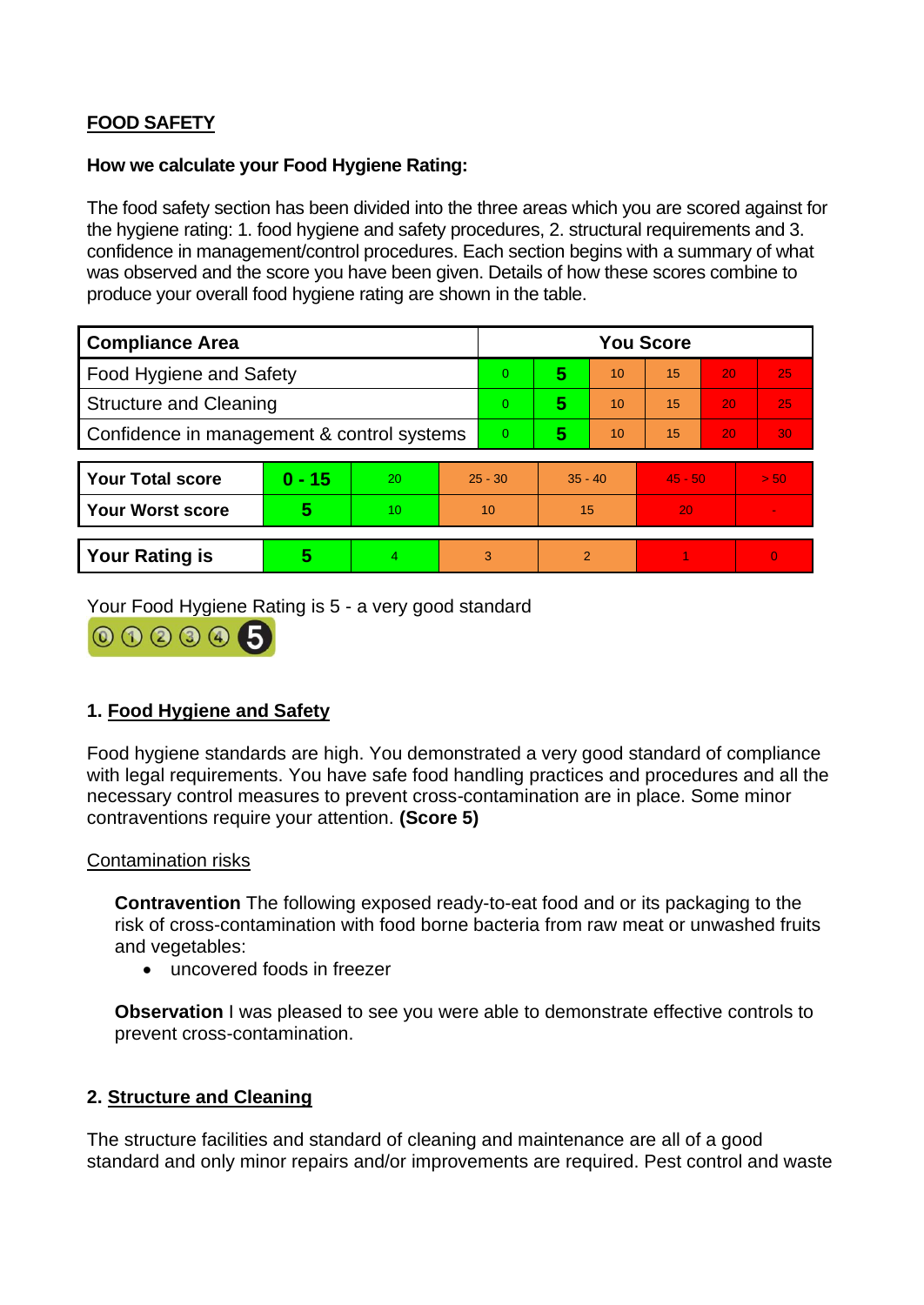disposal provisions are adequate. The minor contraventions require your attention. **(Score 5)** 

### Cleaning of Structure

**Contravention** The following items were dirty and require more frequent and thorough cleaning:

• high level cleaning

#### **Maintenance**

**Contravention** The following had not been suitably maintained and must be repaired or replaced:

- flaking paint to windows
- rust to surface of bulk freezer
- damaged/worn floor in cellar store room

### Facilities and Structural provision

 **Observation** I was pleased to see the premises had been well maintained and that adequate facilities had been provided.

#### Pest Control

**Observation** I was pleased to see that the premises was proofed against the entry of pests and that pest control procedures were in place.

 **Observation** You have a pest control contract in place and there is no evidence of pest activity on the premises.

### **3. Confidence in Management**

A food safety management system is in place and you demonstrate a very good standard of compliance with the law. You have a good track record. There are some minor contraventions which require your attention. **(Score 5)** 

#### Type of Food Safety Management System Required

**Observation** Your SFBB/food safety management system was in place and working well. I was confident you had effective control over hazards to food.

 demonstrate effective control over food spoilage organisms. **Observation** You were date labelling perishable foods appropriately and could

**Observation** You had colour-coded equipment and effective separation between raw and ready-to-eat food at all stages in your operation.